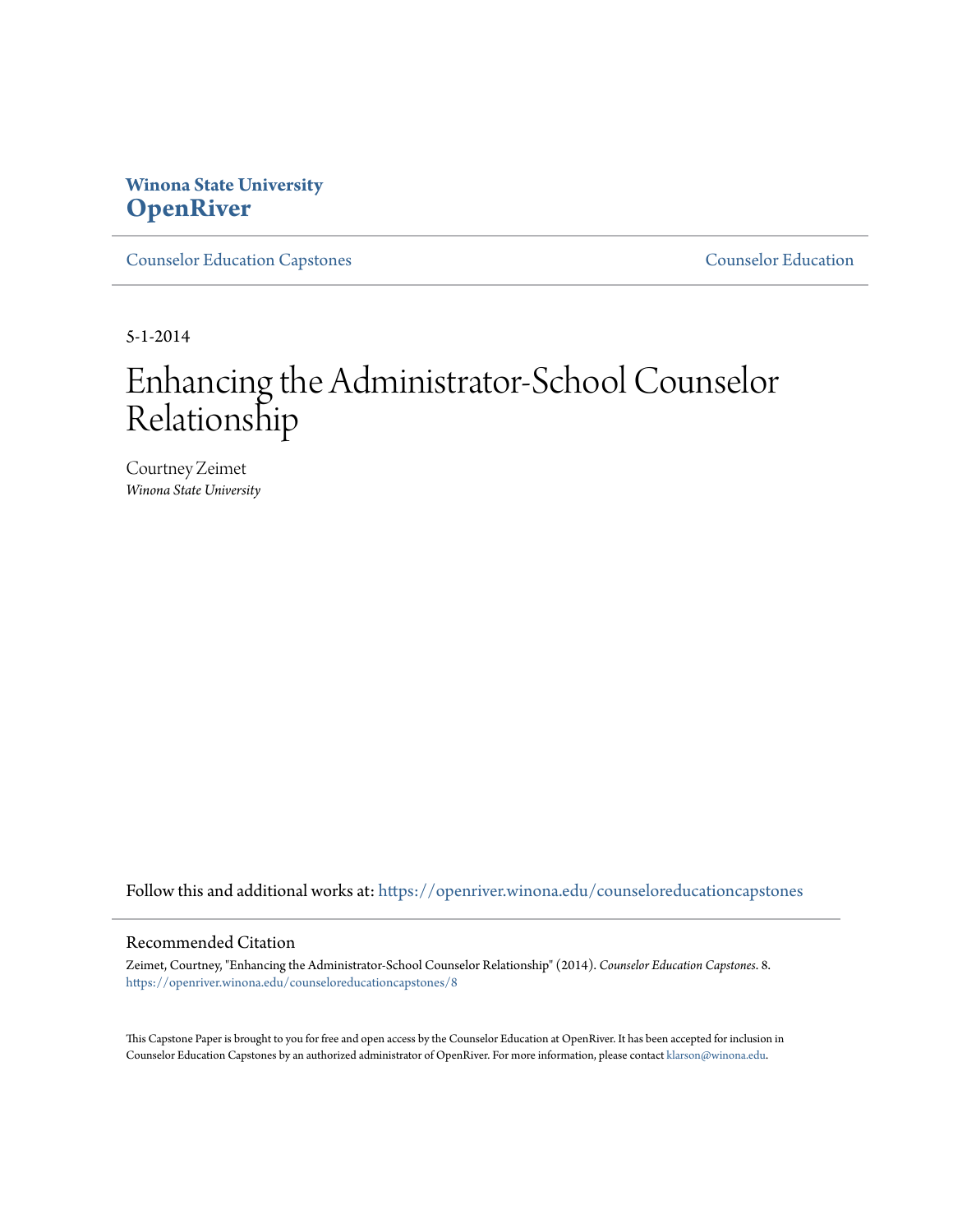Winona State University

College of Education

Counselor Education Department

CERTIFICATE OF APPROVAL

# CAPSTONE PROJECT

\_\_\_\_\_\_\_\_\_\_\_\_\_\_\_\_\_\_\_\_\_\_\_\_\_\_

Enhancing the Administrator-School Counselor Relationship

This is to certify that the Capstone Project of

Courtney Zeimet

Has been approved by the faculty advisor and the CE 695 – Capstone Project

Course Instructor in partial fulfillment of the requirements for the

Master of Science Degree in

Counselor Education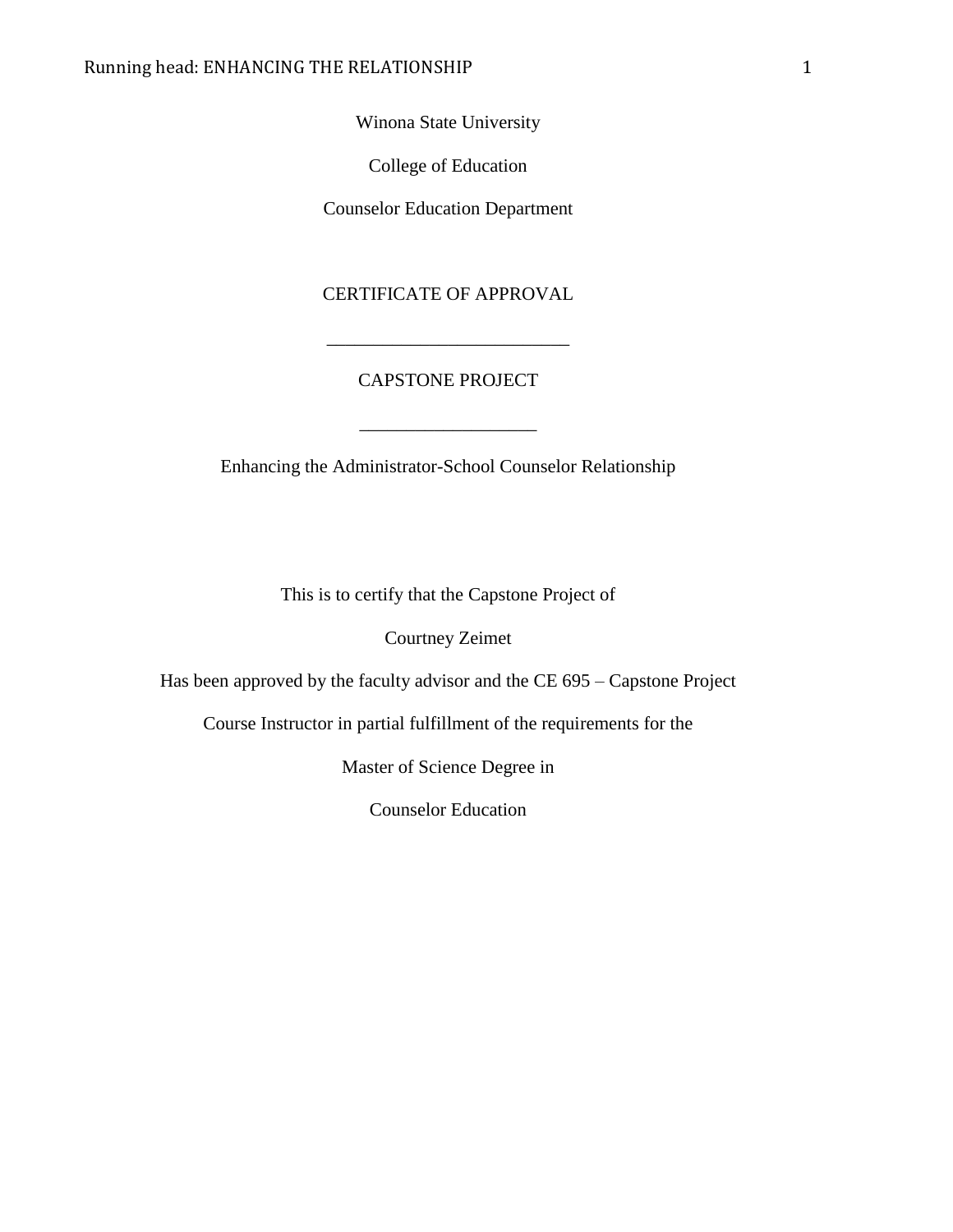Courtney Zeimet

Enhancing the Administrator-School Counselor Relationship

Winona State University

Spring 2014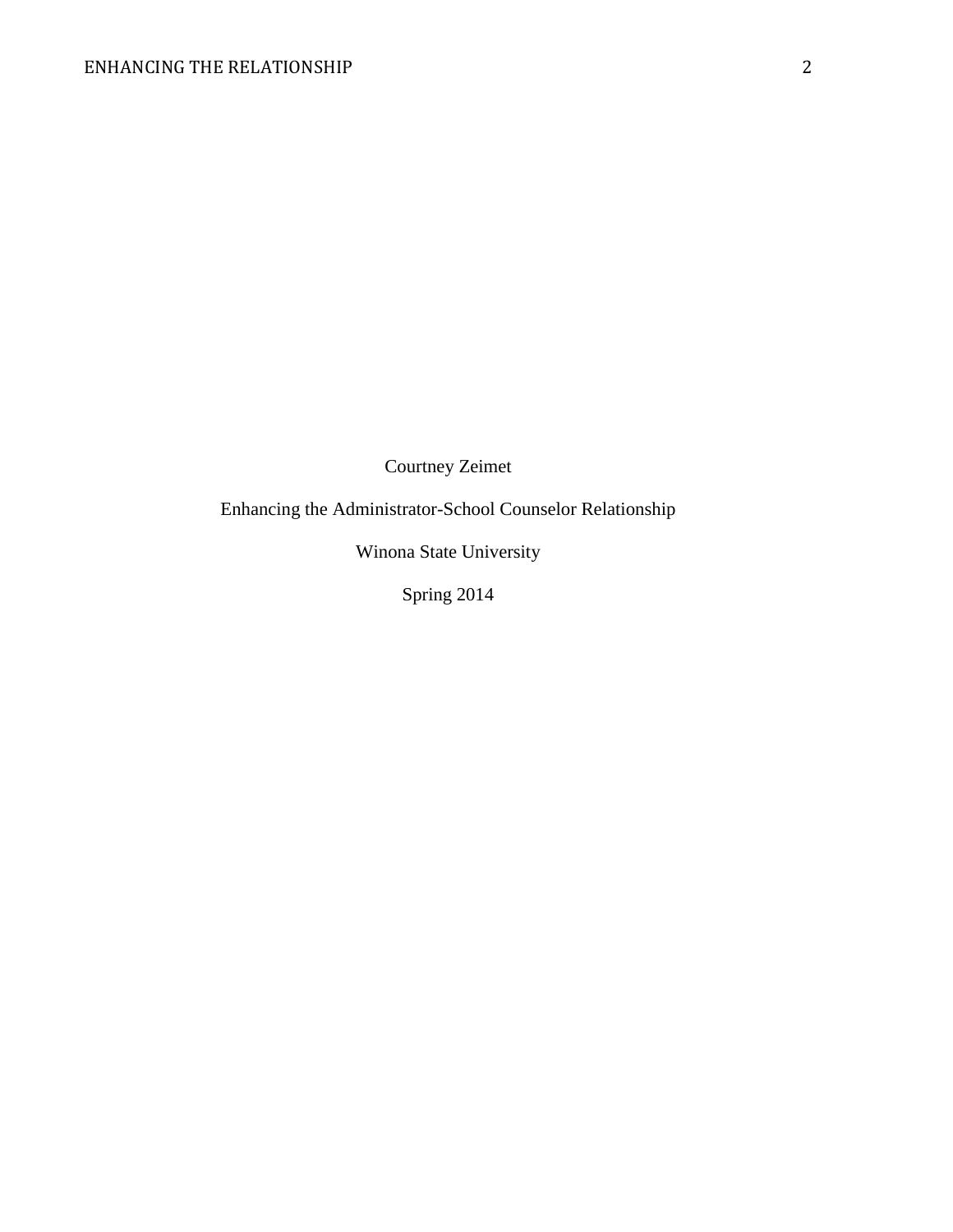## **Abstract**

This paper explores several published articles reporting on the relationship between administration and school counselors in the United States. The paper provides evidence of past and current administration perceptions of the school counseling position and explains how these perceptions have affected the school counseling profession, position, and roles within the school system. The paper also suggests steps that school counselors should take to promote an environment of understanding and respect for their new vision role within the school, specifically the use of the model and standards set by the American School Counselor Association (ASCA). In addition, this paper emphasizes the importance of the relationship between administration and school counselors while also examining research-based suggestions and guidelines for the two parties to follow that develop and enhance this relationship.

*Keywords:* ASCA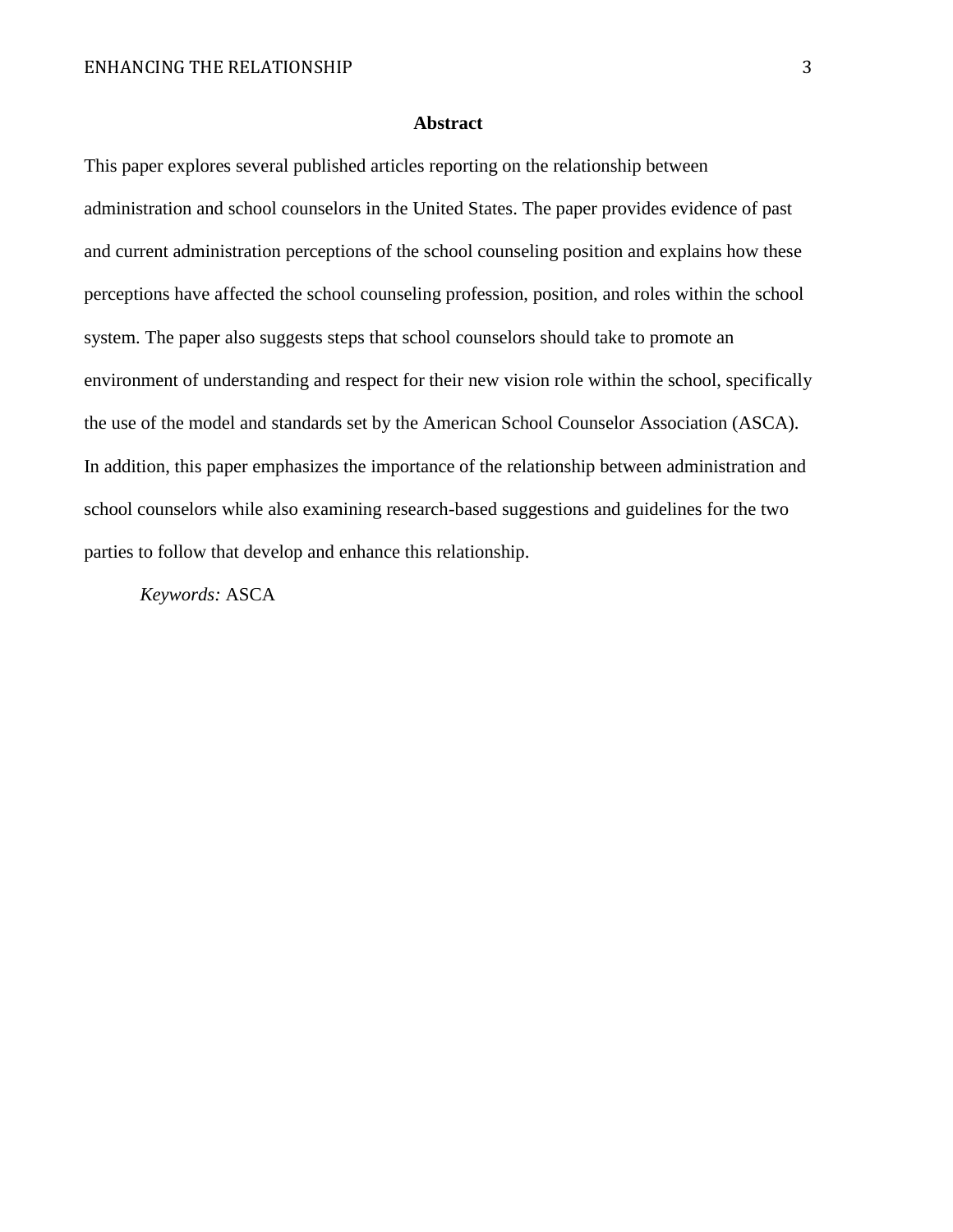# **Contents**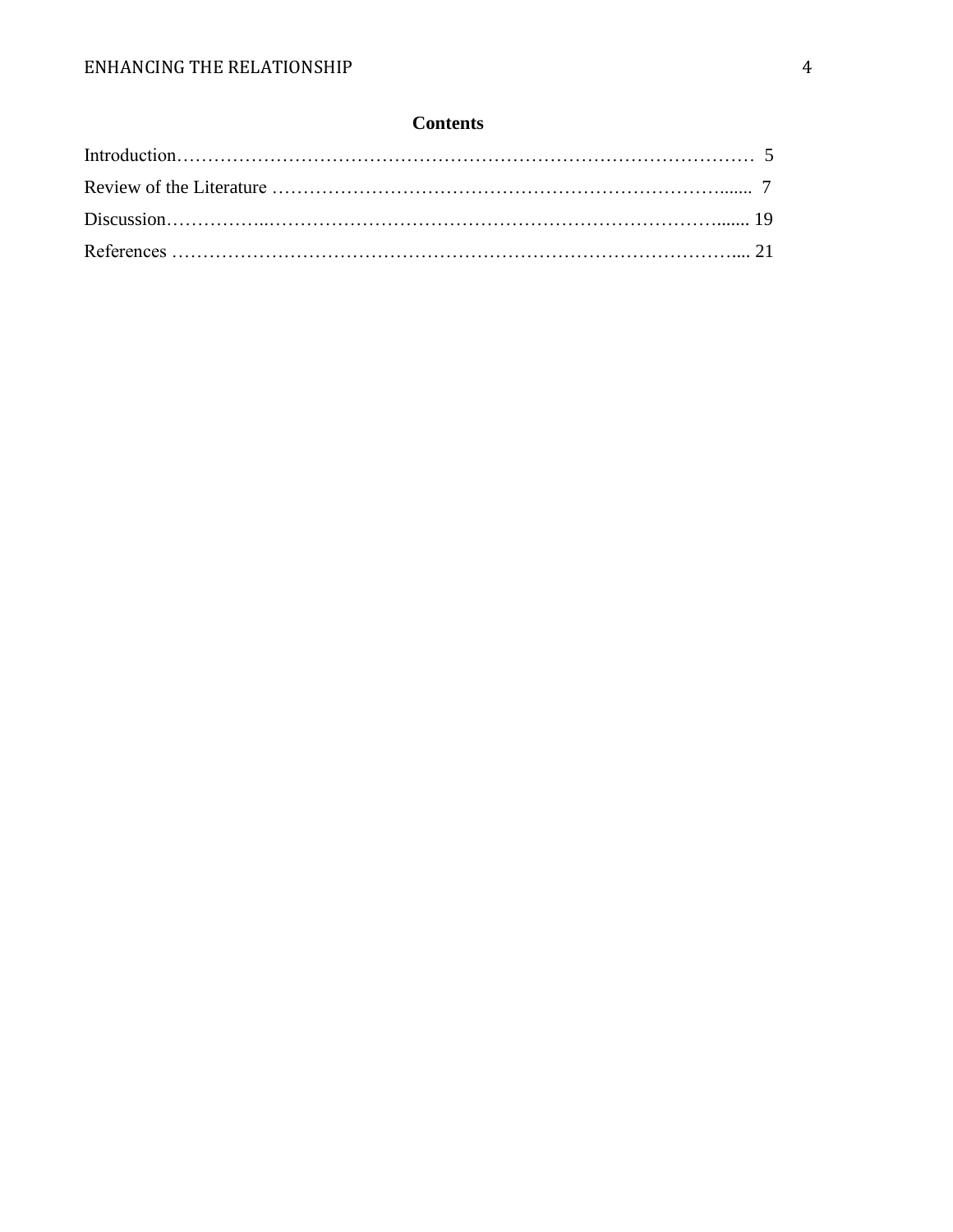#### **Introduction**

The relationship between administration and school counselor is critical because of administration's role as leader within the building. After all, the administrator is the individual who determines the effectiveness of the school-counseling program. Collaboration between administration and school counselors is essential for the development of school counseling guidance programs that are effective and accountable to reaching the academic goals at the district, state, and national level (Finkelstein, 2009; Zalaquett & Chatters, 2012). The development of this relationship requires that administration and school counselors have a shared understanding of the appropriate roles and activities that the counselor should perform. Yet, administrators often do not fully understand the counselor's role or potential impact as a leader within the educational system.

History has indicated a pattern of considerable confusion and variance surrounding the school counseling position. This ambiguity has negatively impacted the relationship between administrator and school counselor. The majority of research demonstrates a discrepancy between professional school counselors' roles according to the American School Counselor Association (ASCA) and administrations' perceptions and endorsement of appropriate school counselor activities (Finkelstein, 2009). Despite the American School Counseling Association's (ASCA) attempts to clarify the school counselor's role, considerable debate remains amongst professionals. Such discrepancy and confusion surrounding the position have led to a broad, vaguely defined job description for school counselors. Thus, resulting in a pattern of devaluing the position and administration assigning inappropriate activities to school counselors. Unfortunately, these differences of opinion, mostly regarding appropriate time spent on tasks and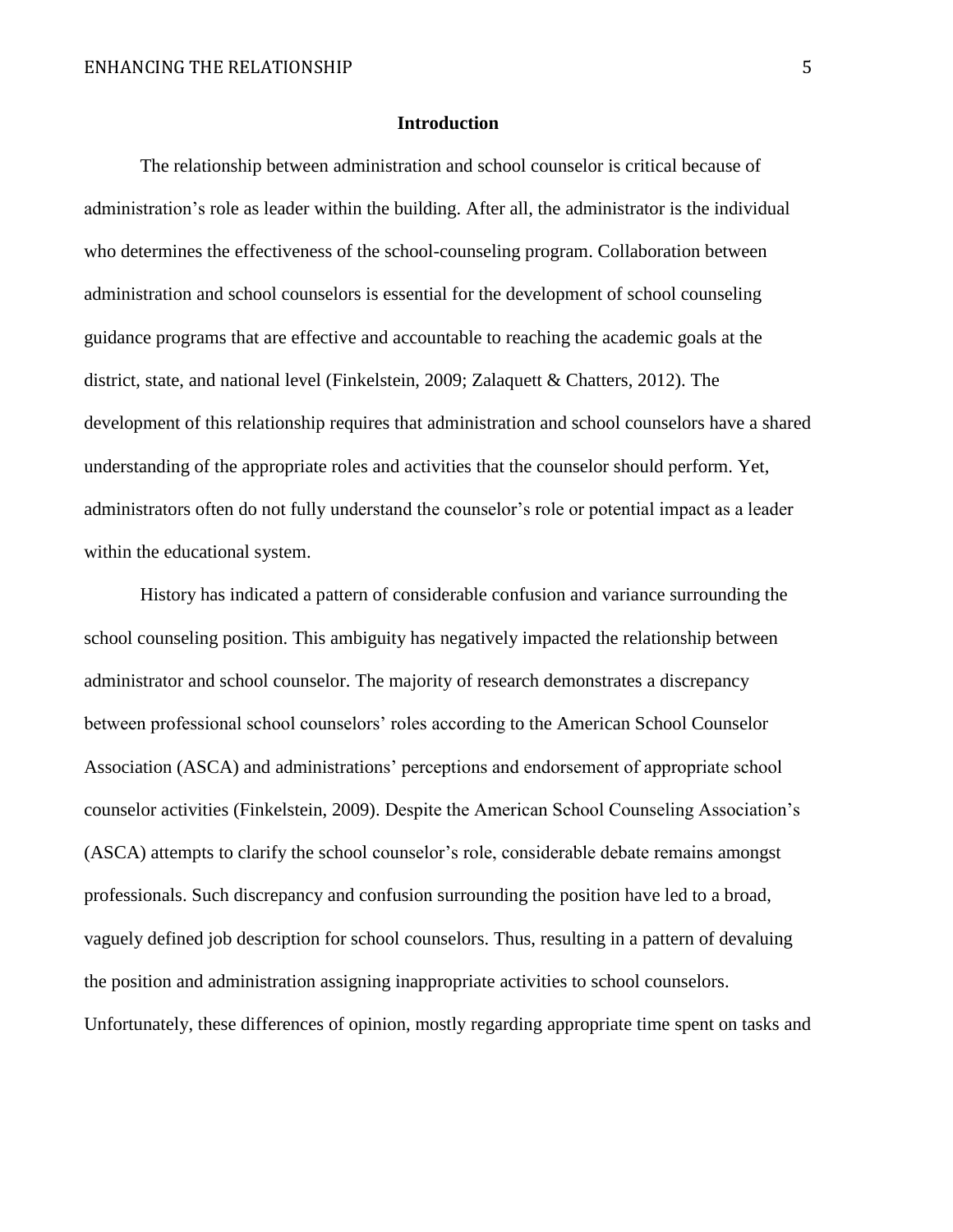the overall role of the counselor have critical implications for the administrator-counselor relationship and, most importantly, for student educational outcomes (Dodson, 2009).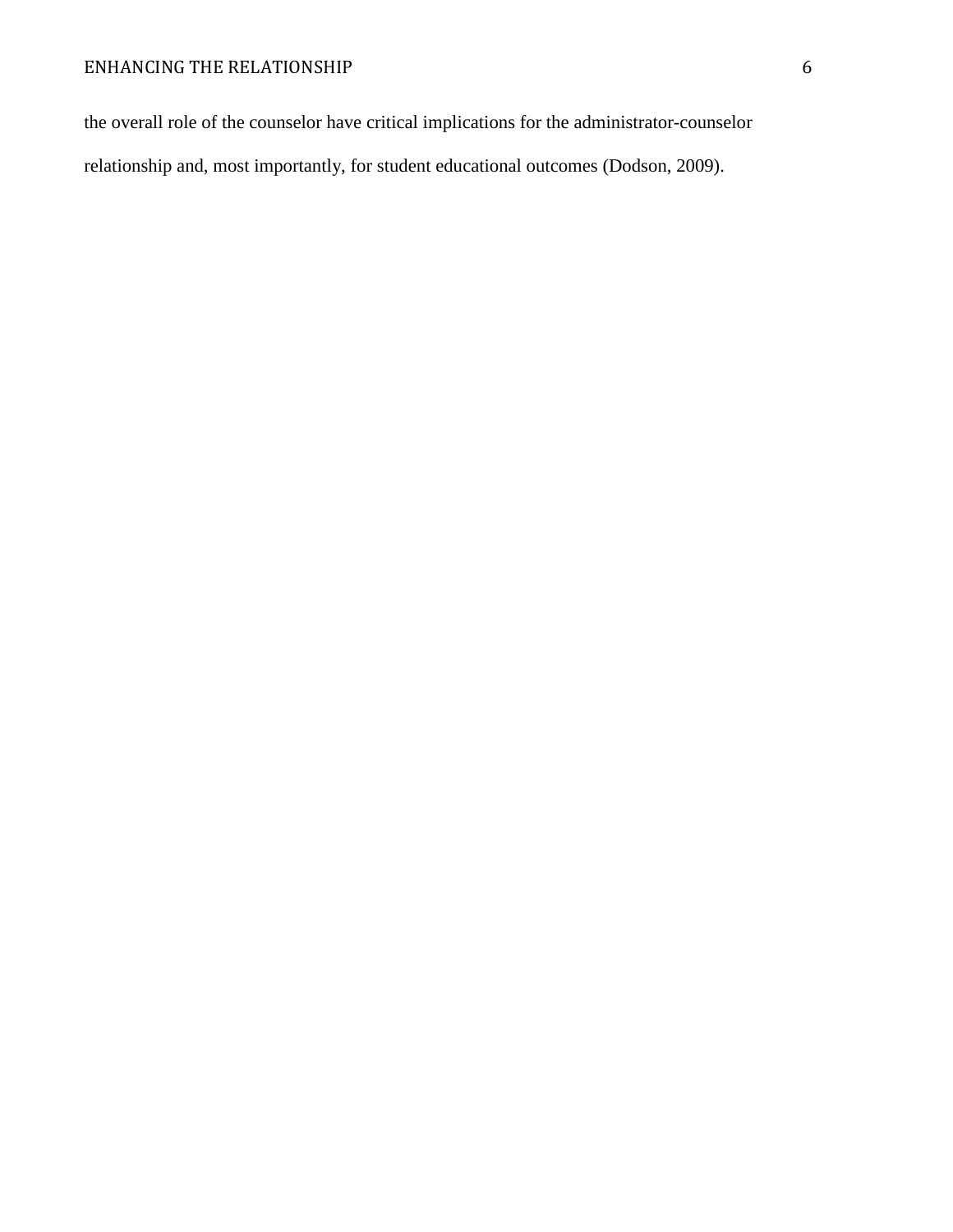# **Review of the Literature**

# **The School Counselor Role**

The school reform agenda of the 1990s as well as other earlier school reform initiatives were passed to enhance the quality of education in the United States so that our country and our students would succeed in a competitive, growing global market (Dahir, 2001). Each reform emphasized the nation's dire economic future without a total restructuring of the educational system. These initiatives opened the eyes of the American School Counselor Association as none of the education reform agendas mentioned school counseling as important in improving student success in school.

Researchers believed that the small size of the school counseling community, the lack of understanding of the roles of school counselors, and lack of research done by school counselors contributed to the omission of school counseling from these reforms. The awareness of this omission prompted ASCA to advocate for its school counseling programs and to develop "think tank" groups of counseling trailblazers who worked to create a clear role of the school counselor within the educational system. Through this effort, the following definition of school counseling was embraced by ASCA (1997) (Dahir, 2001):

Counseling is a process of helping people by assisting them in making decisions and changing behavior. School counselors work with all students, school staff, families, and members of the community as an integral part of the education program. School counseling programs promote school success through a focus on academic achievement prevention and intervention activities, advocacy, and social-emotional and career development. (p. 322)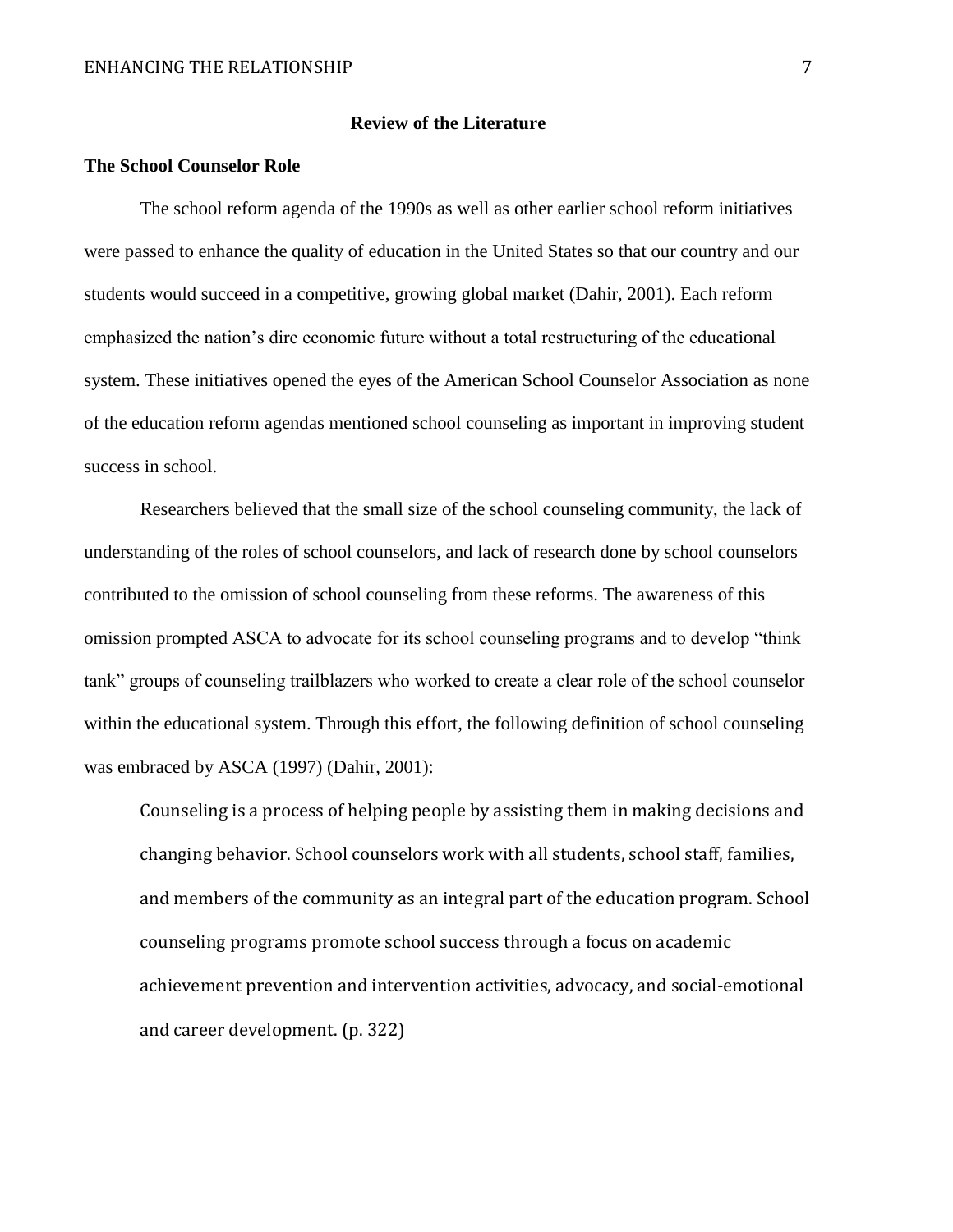Even through all of this work, the contribution of school counseling programs to the educational system was still ignored. ASCA became concerned with the importance on standards and the potential future nonexistence of school counseling programs and its effectiveness in the educational system (Dahir, 2001). The ASCA Governing Board developed the National Standards for School Counseling programs in July of 1994. These standards were important to set so that counselors, administrators, and the community had an understanding of the role of a school counselor and of the school counseling program. ASCA then defined what students should know and accomplish as a result of participating in a school counseling program. These measureable standards were labeled the ASCA National Standards for Students. The standards are ASCA's vision in achieving educational expectations and challenges of tomorrow's world (Dahir, 2001).

In recent years, the ASCA leadership has recognized the need for a more unified vision of the school counseling profession (ASCA, 2005; Dahir, 2001). ASCA supports school counselors' efforts to help students focus on academic, personal/social and career development so they achieve success in school and are prepared to lead fulfilling lives as responsible members of society. Presently, professional school counselors use and uphold the third edition of the American School Counselor Association (ASCA) National Model and standards set through this model. Further, the School Counselor Competencies are used in a continued effort for a unified vision by outlining the knowledge, attitudes and skills that ensure school counselors are equipped to meet the demands of our profession and the needs of our Pre-K-12 students. As a result, school counselors currently provide services to students, parents, school staff and the community through delivery of school guidance curriculum to students, individual student planning, providing responsive services to students in a confidential and ethical manner, and supporting the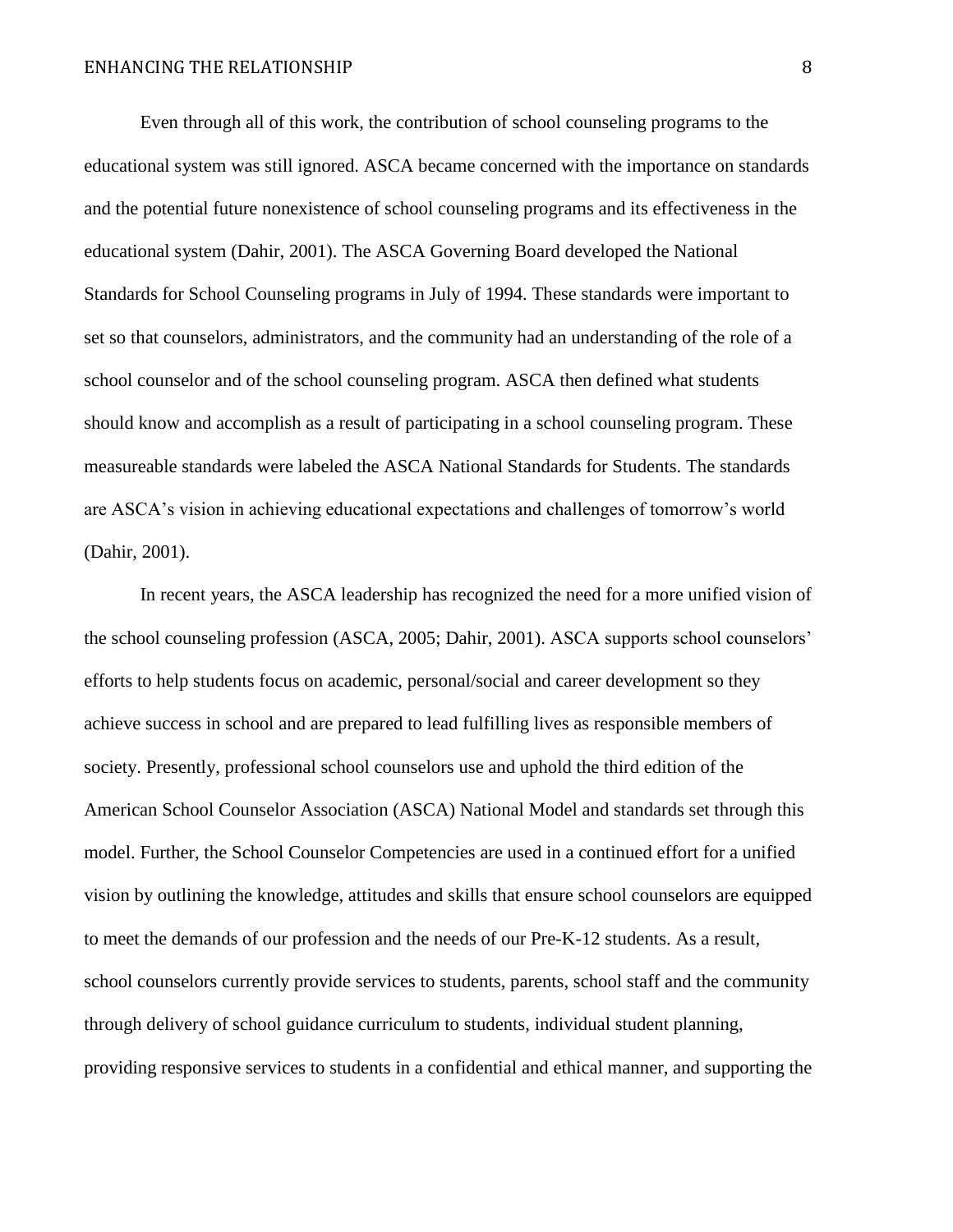total school counseling program and the system of school counseling (M. Fawcett, personal communication, April 24, 2014). The current definition of the role of the school counselor from the Education Trust (2009) is:

A profession that focuses on the relations and interactions between students and their school environment in order to reduce the effects of environmental and institutional barriers that impede student academic success. School counselors foster educational equity, access, and academic success in a rigorous curriculum to ensure that all students graduate from high school ready to succeed in college and careers.

### **Administrator Perceptions of the School Counselor Position**

School administration often determines what tasks are given priority by counselors, so their perceptions of the counselor's role can have a strong impact on the tasks that counselors are actually assigned. The American School Counselor Association (ASCA) published national standards (1997) and the ASCA National Model (2003), emphasizing the important role that school counselors have in helping all students have access to educational and career planning (Amatea & Clark, 2005). However, administration's perceptions may not always be congruent with the ASCA role standards that school counselors are upheld to (Kirchner & Setchfield, 2005). Role confusion has been a problem within the school counseling profession since its inception (Amatea & Clark, 2005). Differences between administration and school counselors regarding the appropriate roles and duties of school counselors contribute to this confusion (Finkelstein, 2009).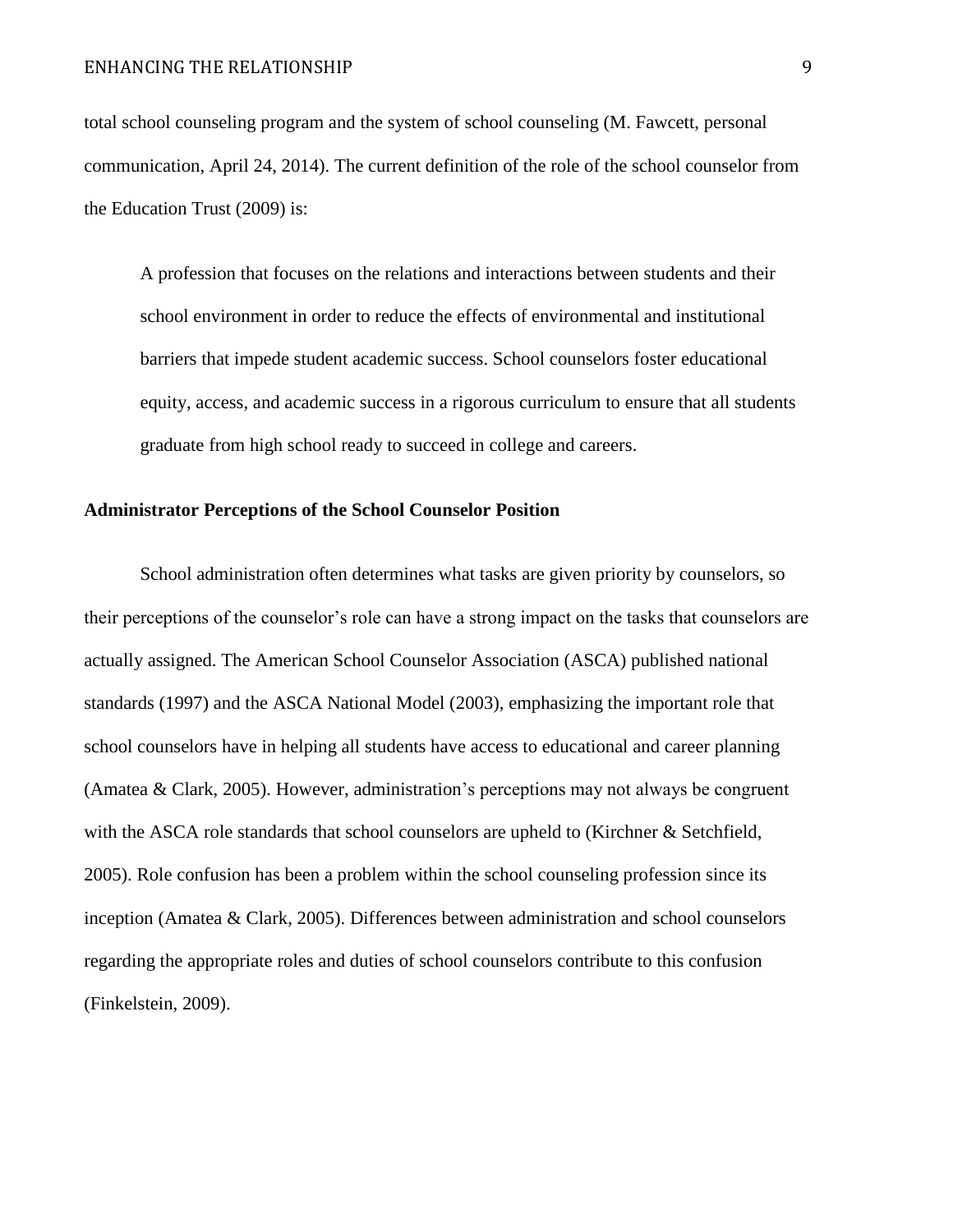Many school administrators have limited opportunities to learn about the way in which the counselor's role has been re-conceptualized in recent years by the American School Counselor Association (Dodson, 2009). This is a result of their differing philosophies, but also, the result of a lack of coordination between administration and school counseling graduate training programs (Leuwerke, Walker, & Shi, Q, 2009; Gysbers, 2001). For example, a survey investigation of perceptions of the school counselor's role found that pre-professional school counselor education students viewed school counseling as a "professional role with specific duties and responsibilities," while pre-professional administrator students viewed counselors as "staff members completing duties at the request of the administration" (Leuwerke, Walker,  $\&$ Shi, Q, 2009). One can see how such confusion over the counselor's role might easily ensue and why the number of unnecessary tasks and responsibilities expected of the school counselor are so extraordinary. Because school counselors and school administrators are trained separately and have few opportunities to learn about the different roles, responsibilities, and perspectives of each other, it is important to engage in collaborative work that addresses student development learning goals (Dodson, 2009).

It may not always be administration's lack of understanding of counselor roles that leads to the poor allocation of school counselor's time. Kirchener and Setchfield (2005) suggest the demands of the work settings impinge on both roles. The number of mandates and school reform initiatives that focus on accountability, student achievement, and equity has also impacted the relationship between administration and counselor as well (Finkelstein, 2009; Leuwerke, Walker, & Shi, Q, 2009). Administration face declining budgets, increasing instructional and managerial regulations, and complex, time-consuming legal issues, all while balancing daily emergencies (Amatea & Clark, 2005). The added pressures of the job force school leaders to delegate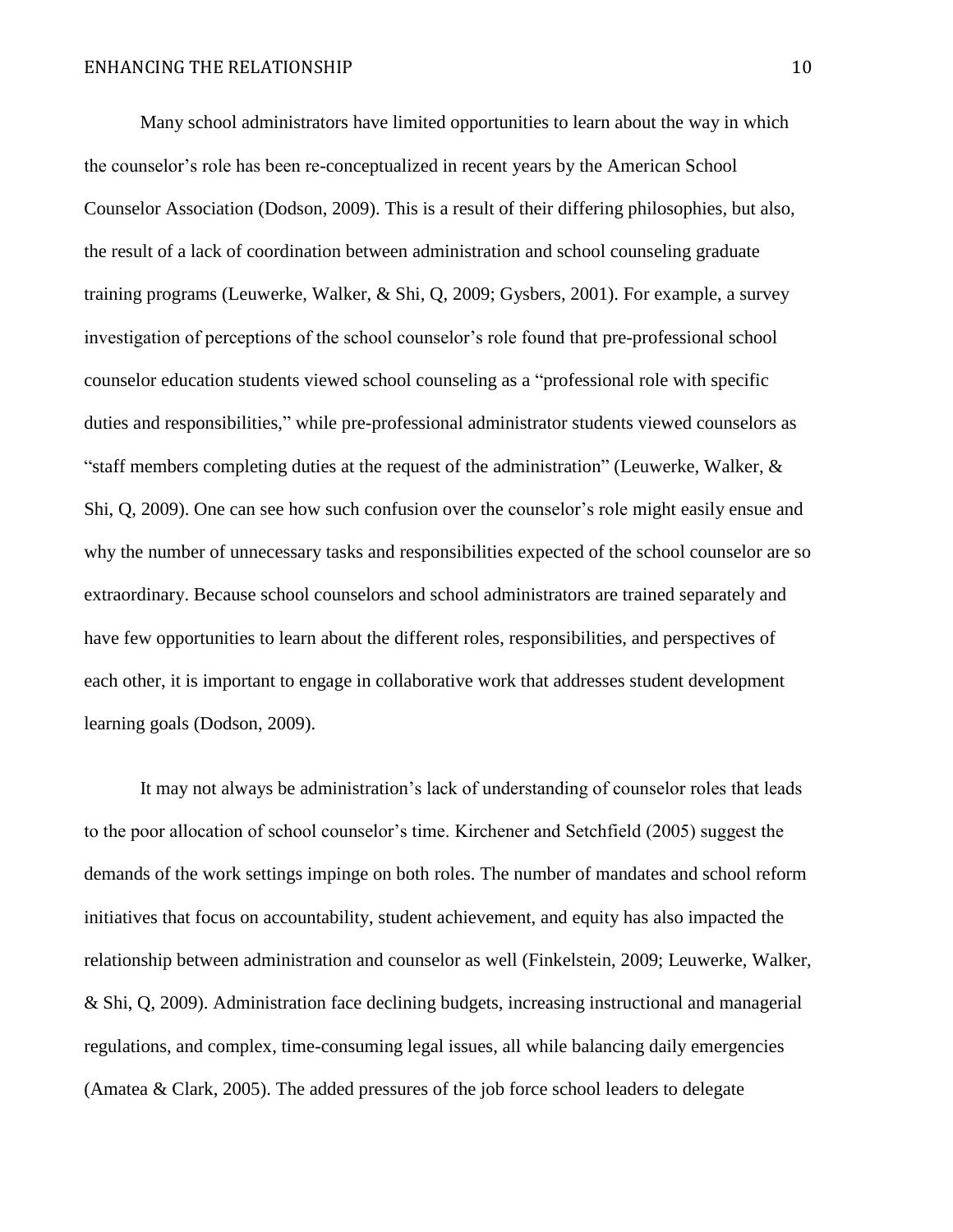responsibilities to other staff members including professional school counselors. Administration oftentimes pushes administrative duties onto counselors when they become overwhelmed, giving them responsibilities that are inconsistent with their training and labeled inappropriate by ASCA (Gysbers, 2001).

In their study, Leuwerke, Walker, and Qi Shi (2009) examined 337 Iowa administrators' exposure to the ASCA National Model to explore the impact of different information sets on their perceptions of school counselors. They hypothesized that in general, administrators have not been extensively exposed to the ASCA National Model (2005), but that those who were provided a brief information session about the model, school counseling outcome research, or both information sets would support counselor time allocations more consistent with the ASCA National Model (2005) compared to those not exposed to a brief information session. Further, those exposed would rate appropriate school counselor activities as more important and inappropriate tasks less important compared to administrators not exposed to a brief information session.

The results found that over half of all participants reported no exposure to the ASCA National Model (2005); strongly supporting the researchers' hypothesis that administrations have not been exposed to the model. The remaining participants reported very little exposure (20%), some exposure (24%), and a great deal of exposure (3%), and extensive exposure (.6%) to the ASCA National Model. Seventy-three administrators reported discussing the model with a professional school counselor, while 43 respondents learned of the model at a conference or meeting, 18 learned through continuing education, and 6 reported exposure through pre-service training (Leuwerke, Walker, & Shi, Q, 2009). Though administration exposure to the ASCA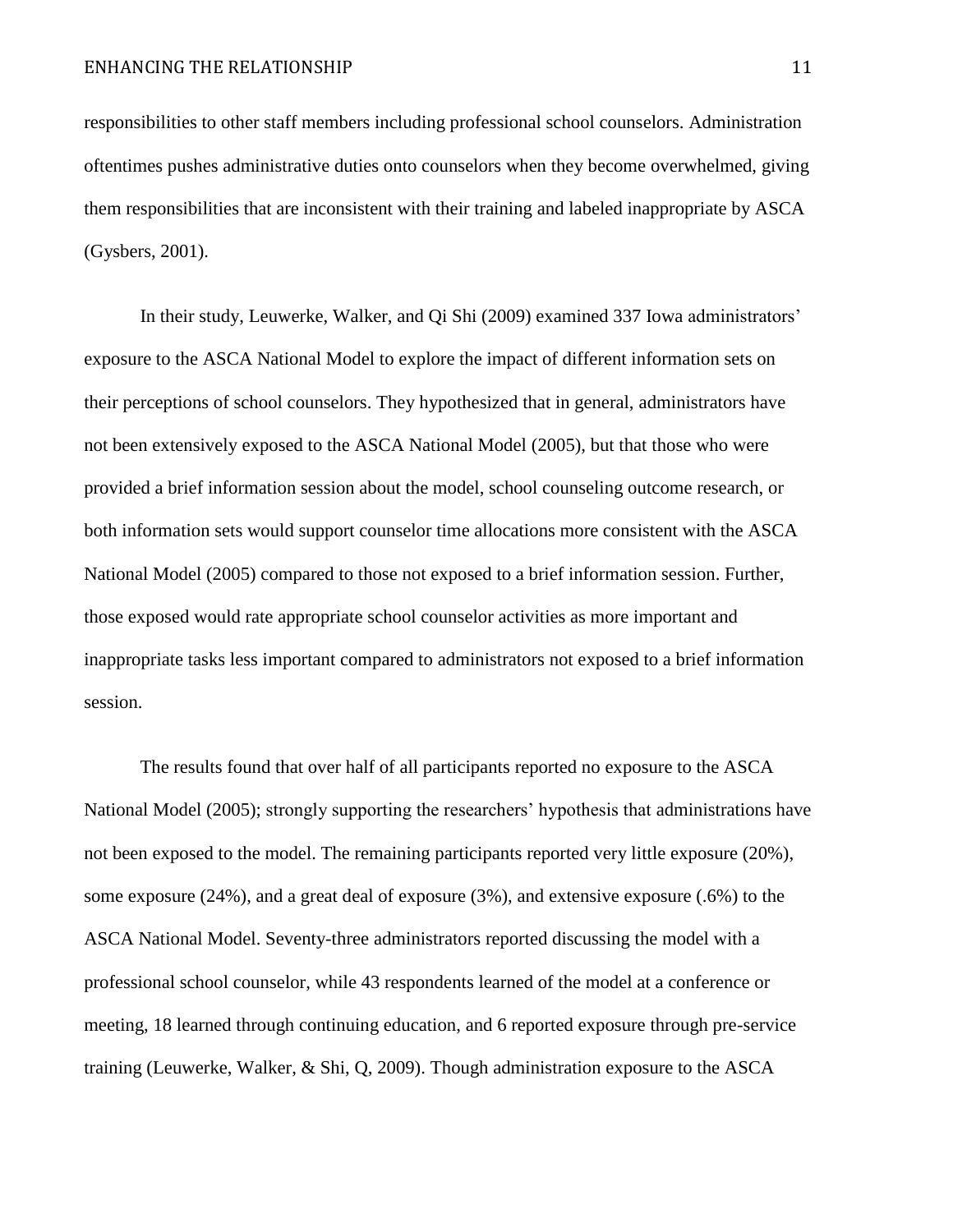National Model was found to be quite limited in this study, the main mechanism of exposure when participants were exposed to the model was through personal contact with a school counselor.

# **Effects of Administrator Perceptions on the School Counselor Position**

Professional school counselors find their jobs difficult when there is a lack of support from their administration (Amatea & Clark, 2005). Further, when the school counselor is called upon to assume duties that are inappropriate and inconsistent with the mission of the counseling program, the program and the counselor are devalued (Gysbers, 2001; Leuwerke, Walker, & Shi, Q, 2009).

As a result, school counselors have been asked to rethink their roles (Amatea & Clark, 2005). Many professionals have encouraged school counselors to see themselves as educational leaders, student advocates, and social change agents (American School Counselor Association, 2005) in addition to providing direct guidance and counseling services to students. For example, some authors (Burnham & Jackson, 2000; Gysbers, 2000) have described school counselors as leaders and "instrumental in the integration of community-wide mental health services." Other authors have suggested that the school counselor play a powerful role in (a) promoting student advocacy, (b) developing higher educational and career aspirations in students, (c) eliminating educational practices that maintain inequities among disadvantaged student groups and hinder opportunities, and (d) using data to identify educational practices that may help or obstruct student progress (Stone & Clark, 2001). Lastly, Light (2005) challenges school counselors and counselor educators to take a more proactive role in preparing themselves to assume leadership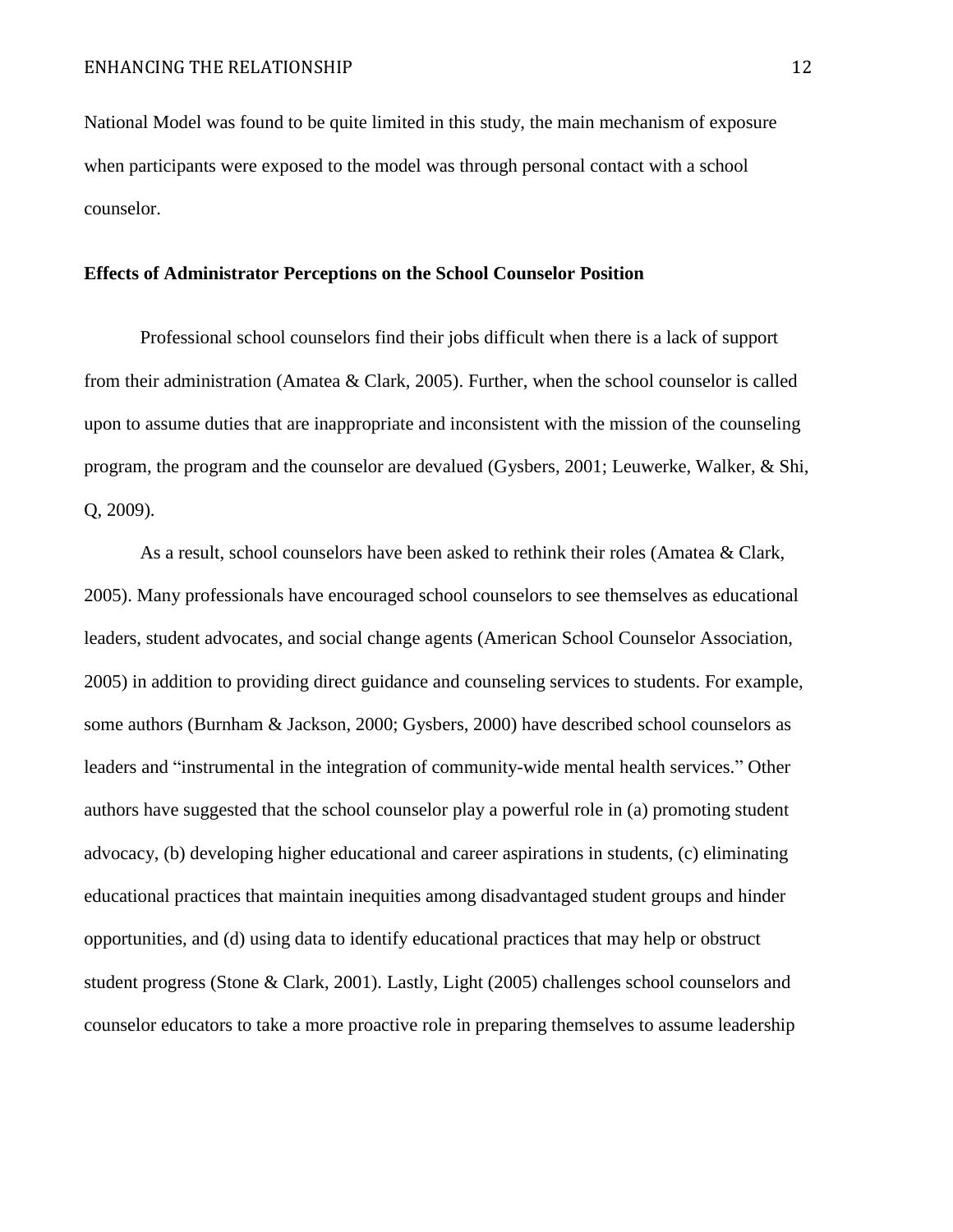roles in the school and to reshape the role expectations that administration holds regarding their position.

These advances are encouraging and empower professional school counselors to reorganize or develop a comprehensive, developmental school-counseling program and to use data to demonstrate positive student outcomes (Amatea & Clark, 2005; Leuwerke, Walker, & Shi, Q, 2009). However, these issues will not cease to exist until school counselors advocate and educate administrators regarding the new role vision and expectations of school counselors outlined in the ASCA National Model. According to Dodson (2009), if school counselors advocate for the ASCA roles, it will be "difficult to replace them in the educational setting."

# **School Counselors and Administrators as Advocates for the New Vision Role**

School administrators and school counselors have something in common: they both want to see students succeed (Finkelstein, 2009). Although their individual roles and responsibilities are quite different, both face difficulties and challenges in their efforts to improve student outcomes (Leuwerke, Walker, & Shi, Q, 2009). Schools are expected to compensate for the shifts in society that affect children and their families in addition to providing direct guidance and counseling services to students (Amatea & Clark, 2005). When administrators and counselors can effectively work together, their efforts stand a far better chance of making a difference and helping these students to succeed (Amatea & Clark, 2005; Gysbers, 2001).

School counselors must be aware of the new vision roll of the school counselor and be prepared to advocate for appropriate activities for their position as school counselors. To evaluate the appropriateness of assigned activities, school counselors must approve given activities that align with the American School Counselor Association National Model. School counselors are the greatest advocates for their position. The American School Counselor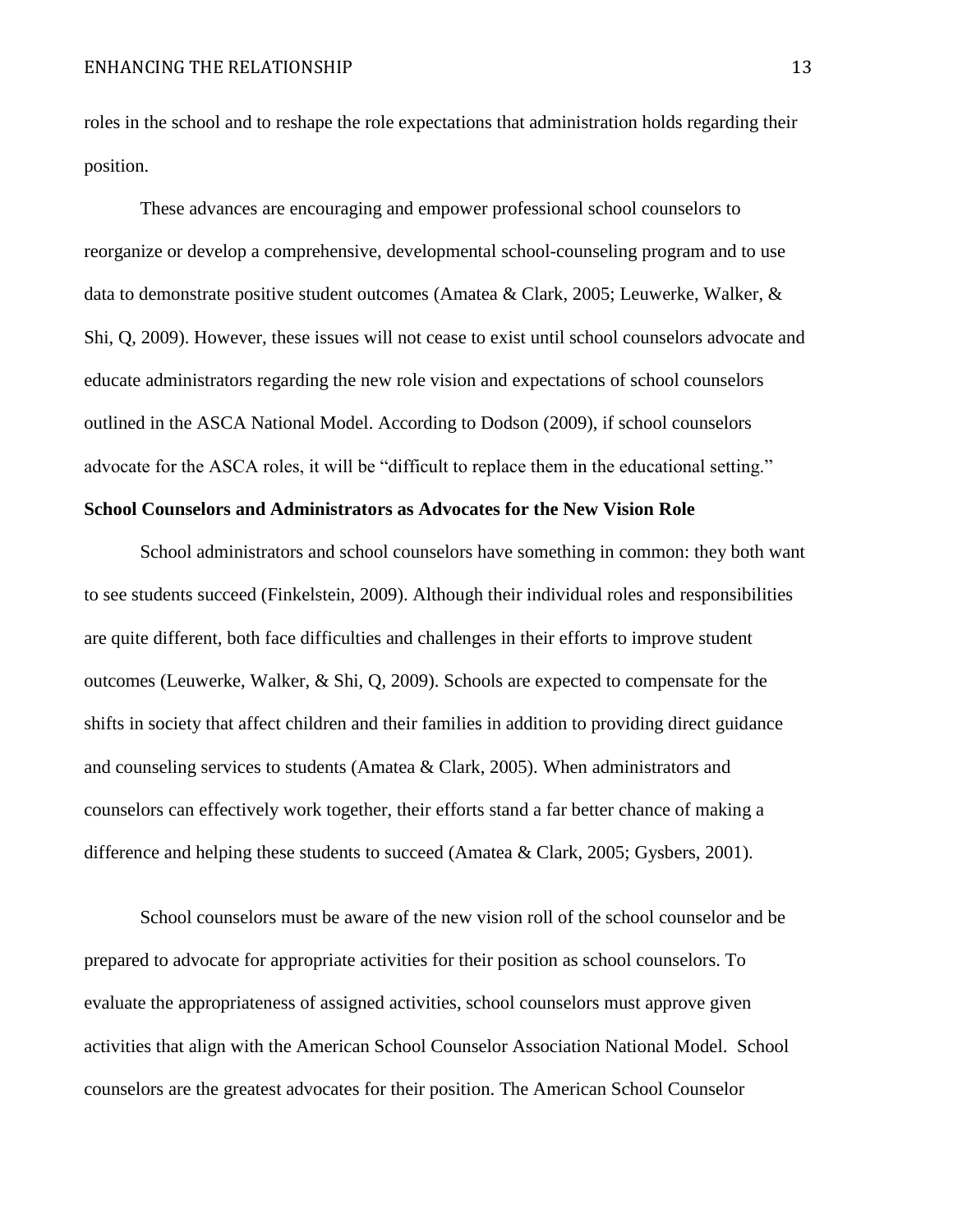Association suggests that counselors establish their identity immediately and clearly articulate and define the role that school counseling programs play in promoting student achievement and educational success today (Dahir, 2001).

They can no longer rely on their reputations and good intentions as helpers within the educational setting (Dahir, 2001). They must be accountable for their efforts by conducting research and evaluating their school counseling programs in order to prove validity and effectiveness (ASCA, 2005). In her research, Dahir (2001) stresses that accountability can dramatically change the value and perception of school counseling in today's educational reform agendas. Further, school counselors are also challenged to document effectiveness and promote school counseling's contributions to the educational agenda so that school counseling programs are mentioned and valued within the educational system.

School counselors cannot advocate for the importance of their role in the educational system alone. School counselors need the support of administration to improve guidance and school counseling services in schools. Administrators are leaders in education and it is crucial that they understand how to assist counselors in creating the best school counseling programs possible (Light, 2005). Administration's understanding and appreciation of the counselor's roles and responsibilities can lead to more effective practices for both administration and school counselor (Finkelstein, 2009). Therefore, school counselors must be willing to educate and discuss the importance of ASCA's vision and its new role with administration. Until school counselors communicate their role and create a comprehensive awareness of their position within the educational system, school counseling will be overlooked and considered an unimportant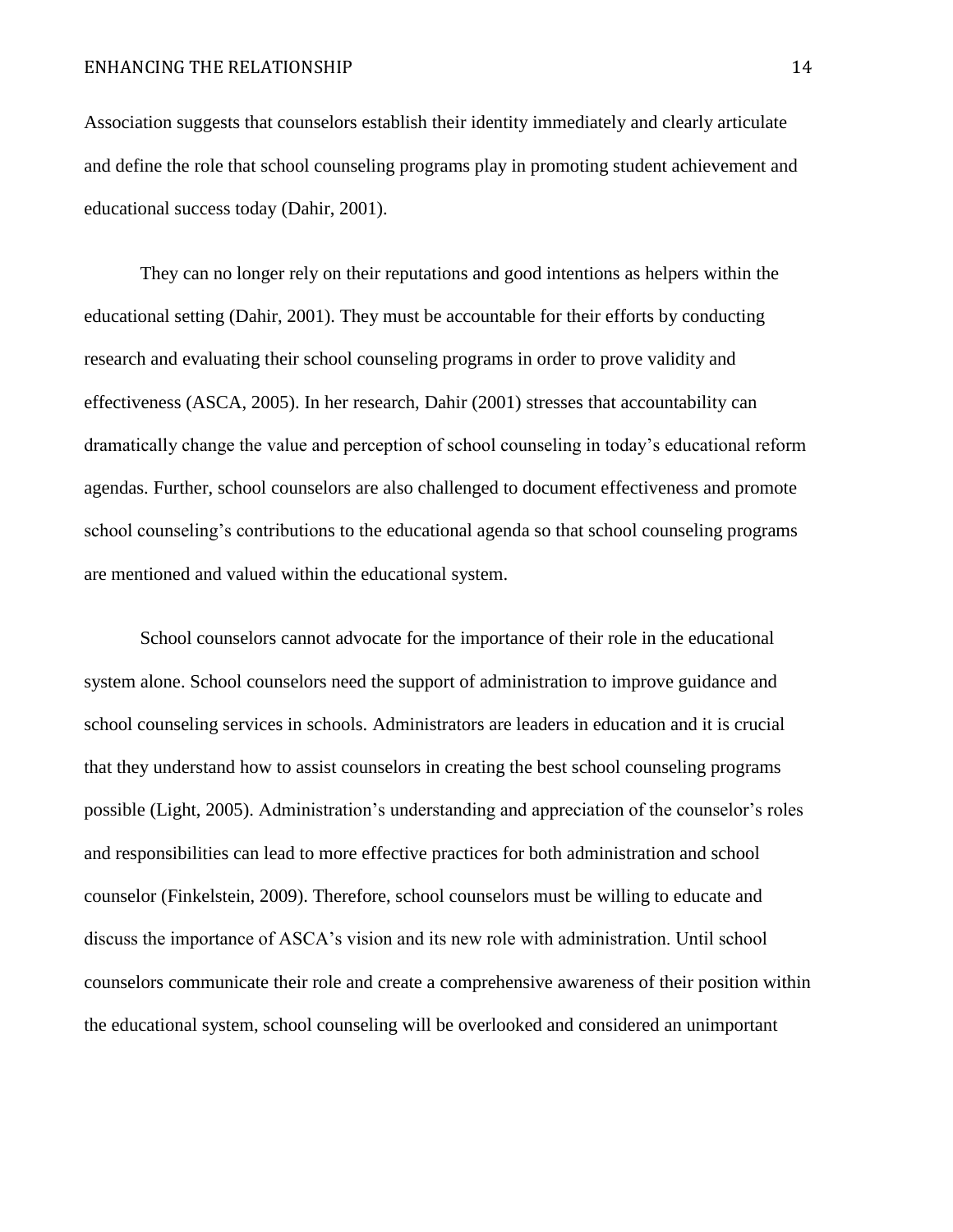resource in education. It is truly in the hands of school counselors to advocate for the success and preservation of the system of school counseling.

School counselors and school administrators are trained separately and have few opportunities to learn about the different roles, responsibilities, and perspectives of one another. Therefore, it is important that graduate educational programs create opportunities for both preprofessional administration and school counselor students so that they may engage in communication and collaborative work in order to bridge the gap of misunderstanding. Thus, creating a team of professionals who are competent, assertive, and use their roles to benefit students and increase student success outcomes.

The use of the ASCA National Model can facilitate the conversation that school counselors must have with their administration. Departments that adhere to the ASCA Model are able to answer questions and have clear role expectations (Dodson, 2009). If administrators have an accurate perception of the school counselor role, administrators and the school counseling department can move in a new direction with regard to the new vision role within the ASCA National Model (Amatea & Clark, 2005). However, Dodson (2009) warns that counseling departments that are not using it may continue to struggle with an accurate role description for the school counselor and the counseling department. This further creates an atmosphere where the school counselors will continue to be devalued and undertake inappropriate activities.

Although administrator participants in Leuwerke, Walker, and Shi's (2009) study reported relatively little exposure to the ASCA National Model (2005), brief exposure to information about school counseling found to impact several aspects of administrators' perceptions of school counseling. For example, the exposure to different types of information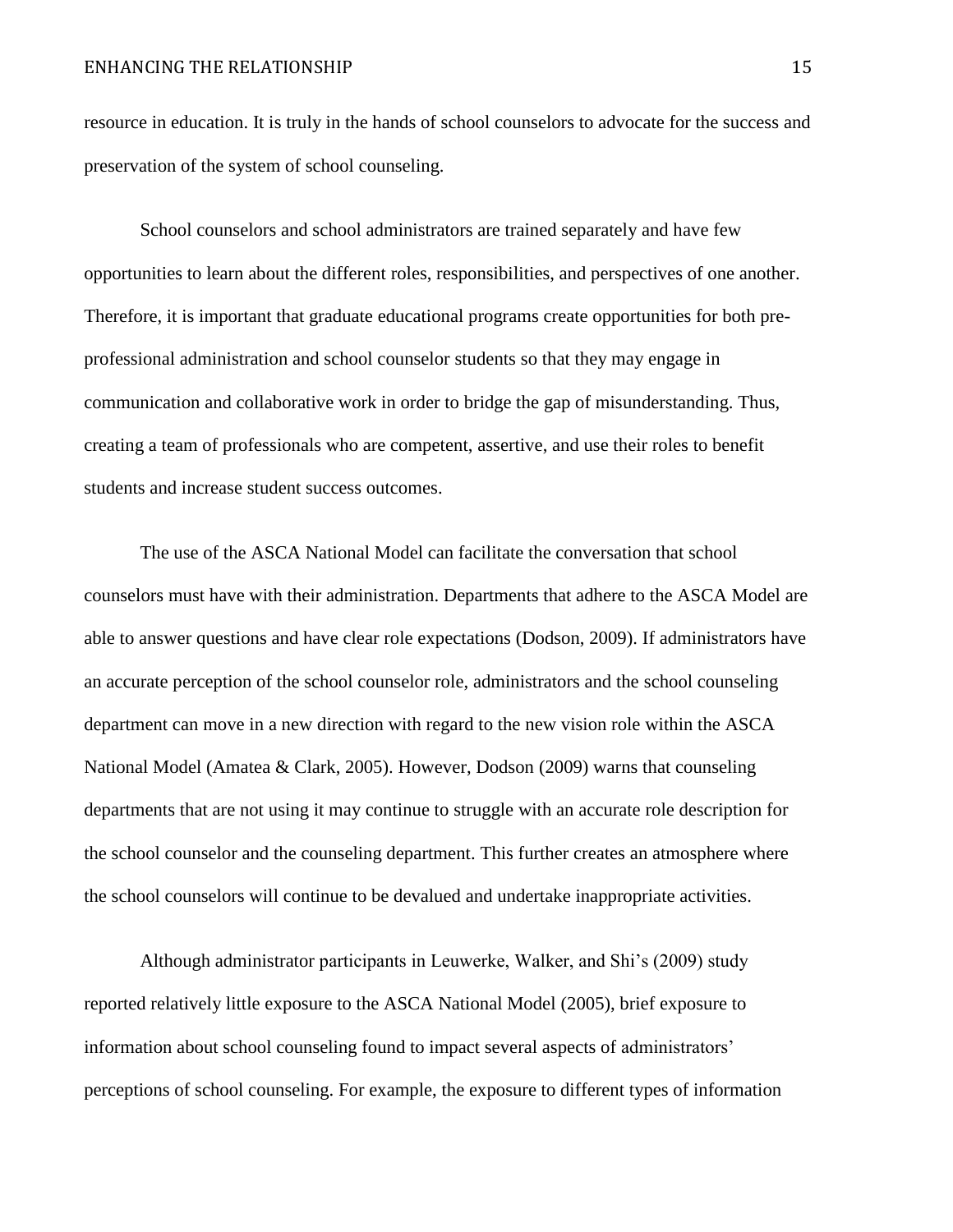#### ENHANCING THE RELATIONSHIP 16

about school counseling was found to impact administrations' recommendations of how counselors should spend their time. Therefore, professional school counselors should develop routine, regular communication with administration using multiple resources to better inform administrators about the appropriate roles and activities for counselors (Finkelstein, 2009). One of the greatest recommendations for school counselors interested in expanding this communication with their administrators is to follow the ASCA National Model (2005). This resource will help to inform individuals regarding the appropriate roles and responsibilities that counselors are trained for and prepared to perform as they have been shown to be the greatest resource for informing administration about their role using the ASCA National Model (Zalaquett & Chatters, 2012). Further, Finkelstein's (2009) study examined the administratorcounselor relationship and identified the following outcomes as producing positive reactions from administration (Finkelstein, 2009).

- A mutual understanding of the definition of the counselor's role
- A foundation of trust and communication methods
- Counselors' ability to solve problems, advocate on behalf of all students, and effect change within the school.
- Actions counselors make that highlight their impact on student outcomes.
- Effort to use the ASCA National Model to communicate.
- Active effort to maintain the relationship with the administration.

The trend in these outcomes is a foundation of understanding, a respectful working relationship, and the school counselor's use of research, data, and of course, the ASCA National Model to properly advocate and work with students successfully. According to another survey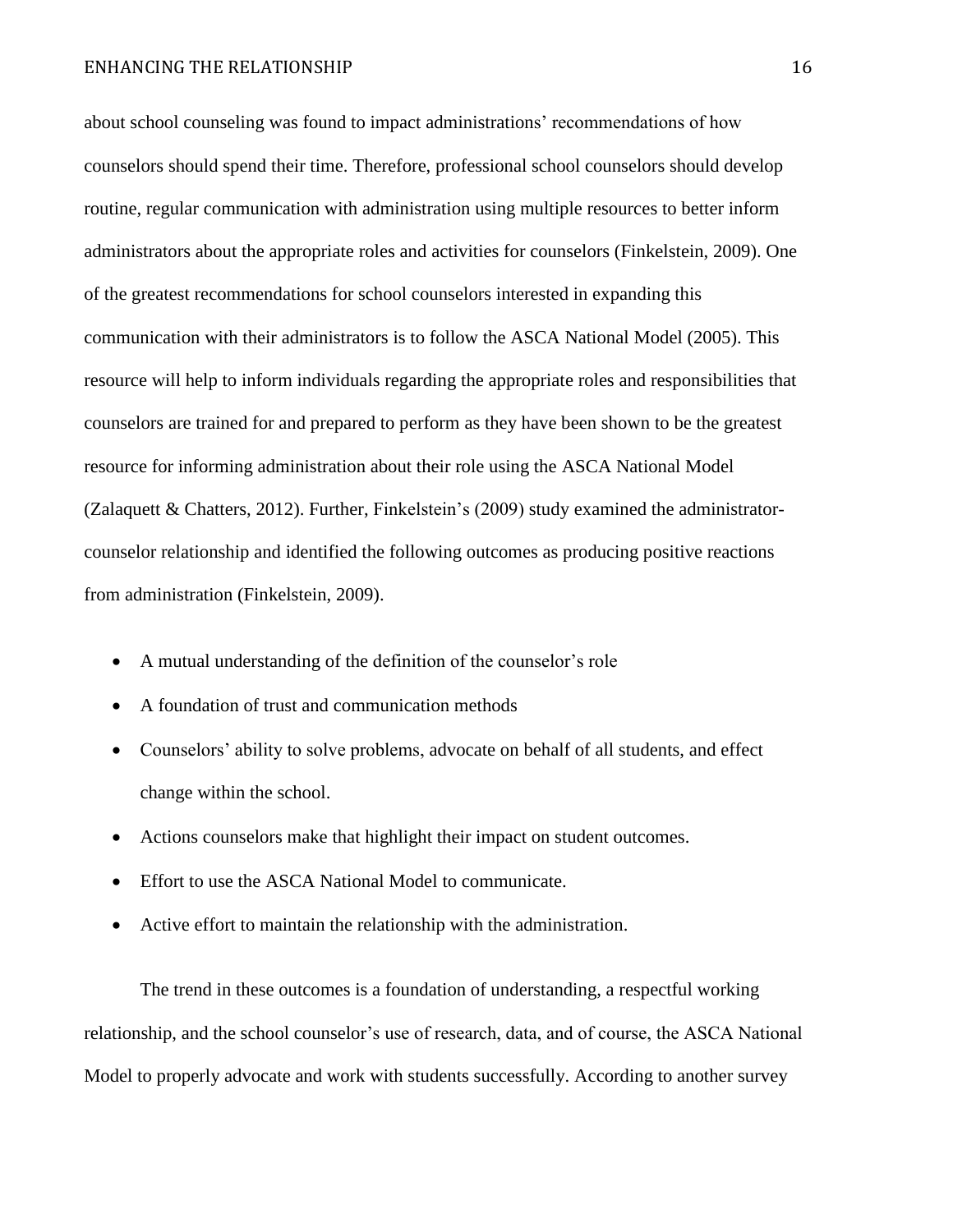endorsed by both administration and counselors, Kirchner and Setchfield (2005) revealed the 10 most important characteristics of an effective relationship agreed upon by their administrator and school counselor participants:

- 1. Open communication that provides multiple opportunities for input to decision making.
- 2. Opportunities to share ideas on teaching, learning, and school wide initiatives.
- 3. Sharing of information about needs within the school and the community.
- 4. School counselor participation on school leadership teams.
- 5. Joint responsibility in the development of goals and metrics that indicate success.
- 6. Mutual trust between the administration and school counselors.
- 7. Shared vision of what is meant by student success.
- 8. Mutual respect between the administration and school counselors.
- 9. Shared decision making on initiatives that impact student success.
- 10. A collective commitment to equity and opportunity.

As one can see through Finkelstein (2009) and Kirchner and Setchfield's (2005) studies, the relationship between administration and school counselor is meaningful to both parties. Themes from both studies focus on open communication, shared visions, mutual respect and trust. However, the noticeable theme from the second survey established more of a shared leadership role within the school. Both administrator and school counselor survey participants agreed upon these important characteristics. The roles of administrators and counselors should build upon each other as natural partners based on knowledge and trust for the job that each professional performs, complementing one another in the service of students and ultimately, increasing student achievement (Dodson, 2009).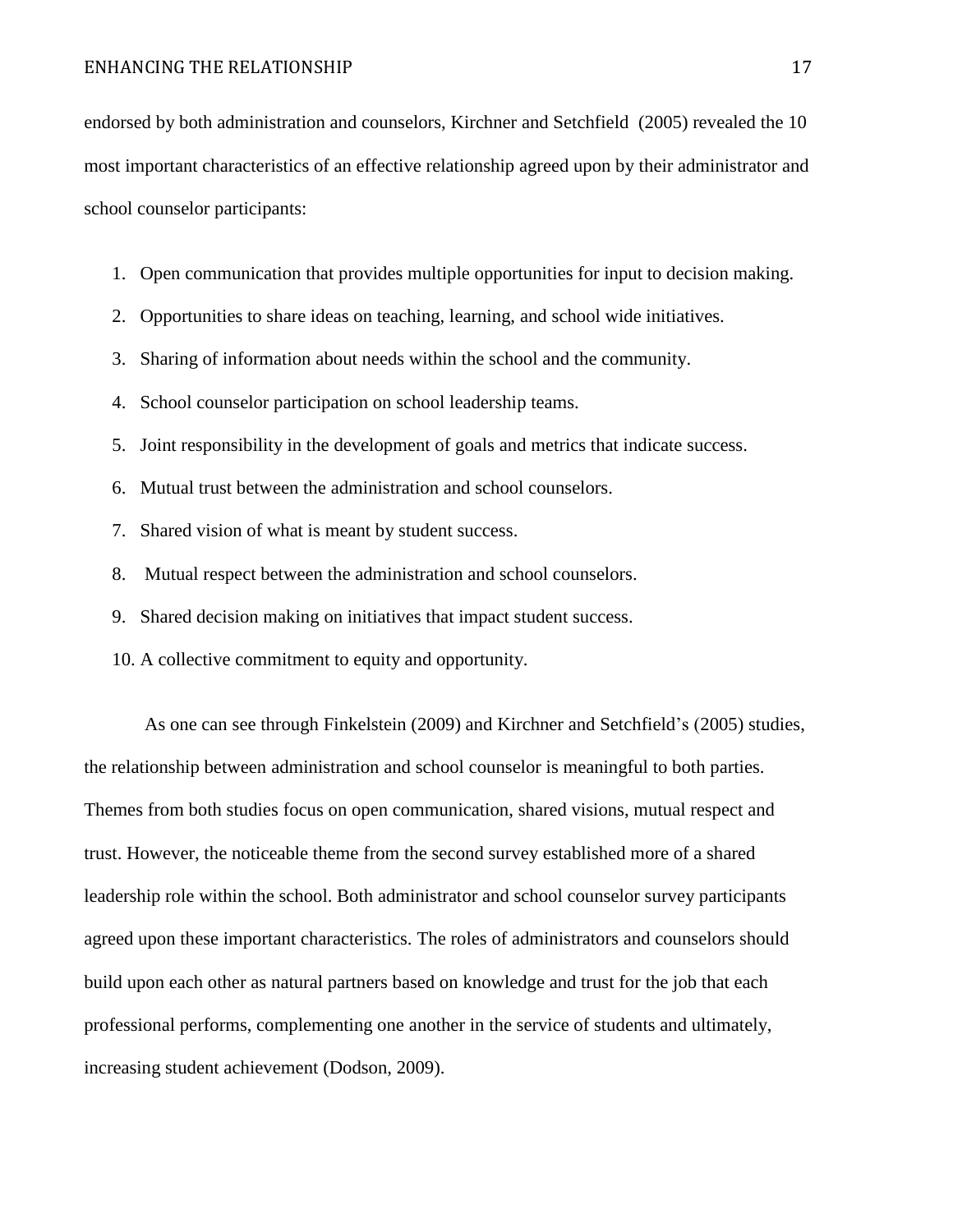Counselors and administrators would be well served by improving their relationship (Dahir, 2001; Leuwerke, Walker, & Shi, Q, 2009). Both parties must seek to develop and maintain a positive and trusting relationship built upon open dialogue. When administrators are informed of the school counseling position and the standards they must uphold, professional school counselors feel adequately supported. Further, when the school counselor position is understood and they are assigned appropriate duties, they report increased career satisfaction, commitment, and are able to more effectively and assuredly implement programs within their schools (Dodson, 2009).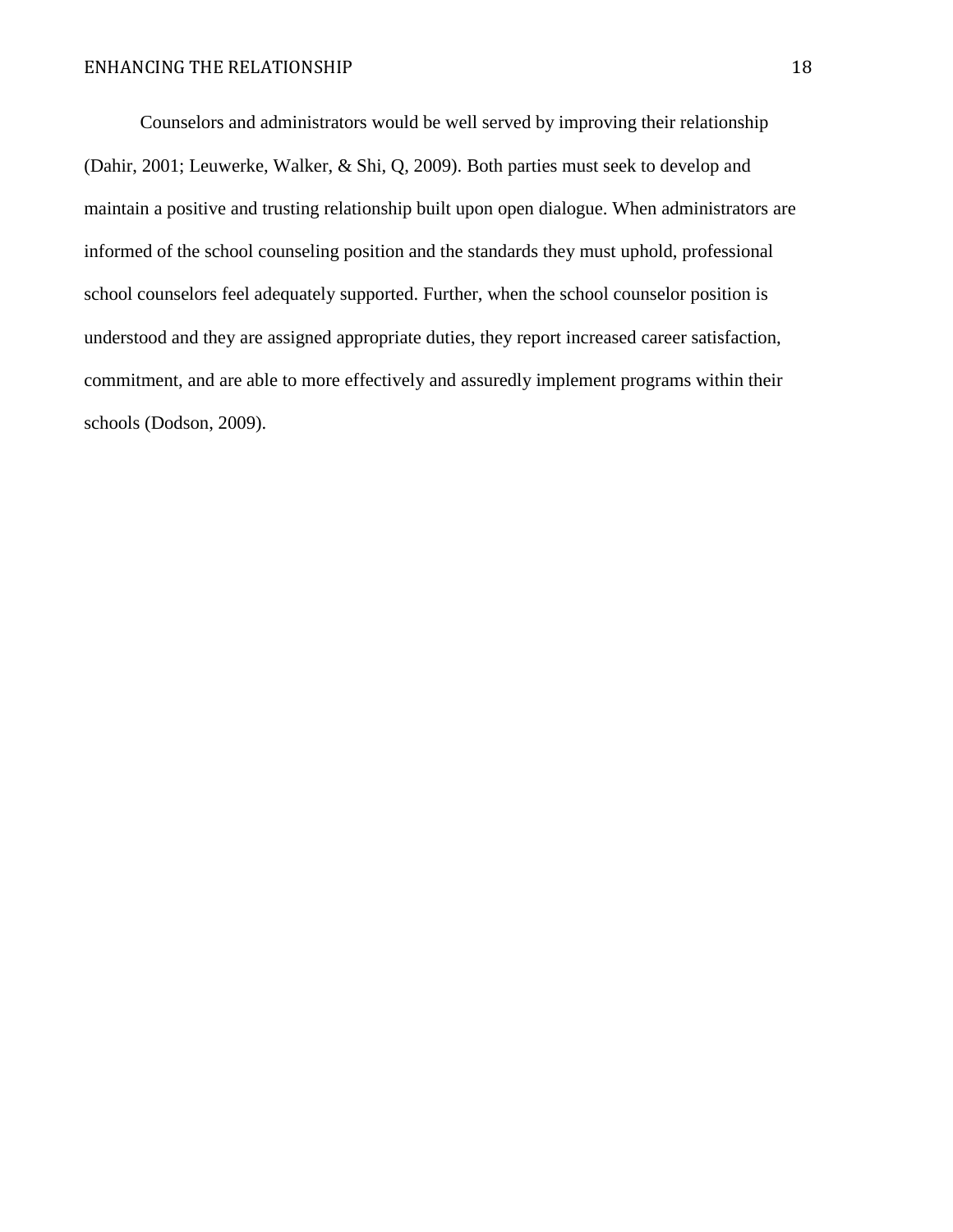#### **Discussion**

Despite the American School Counselor Association's (ASCA) attempts to clarify the school counselor's role, considerable debate surrounding the school counselor position remains. These differing opinions have led to a broad, vaguely defined job description for school counselors that is often devalued and many times, ignored in school reform agendas. This paper discusses a hope for the future of the school counseling profession and the important relationship between school counselors and administration. As more counselors work from the ASCA National Model (2005), administrators may start to understand the role of the school counselor and how counselors should be allocating their time during the school day.

School administrators play a key role in the success of their school counselors and of the counseling program. Administration usually selects, hires and dismisses school counselors. They also direct on-the-job training, supervise, and establish school counselor roles and functions. Their perceptions of school counselor roles and functions may significantly influence administrator expectations, decisions, and their ability to support their school counseling programs. Administrators' support of school counselors' roles are fundamental and will set school counselors up for success in reaching their new vision roles. Further, collaboration between administration and school counselors is essential for the development of guidance programs that are effective and accountable to reaching the academic goals at the district, state, and national levels.

Professional school counselors will continue to be the strongest advocates for their professions and for the academic, social, and career developmental needs of their students. School counselors need to be aware of their administrators' knowledge and perceptions of their position and be willing to provide him or her with brief and non-dynamic information about the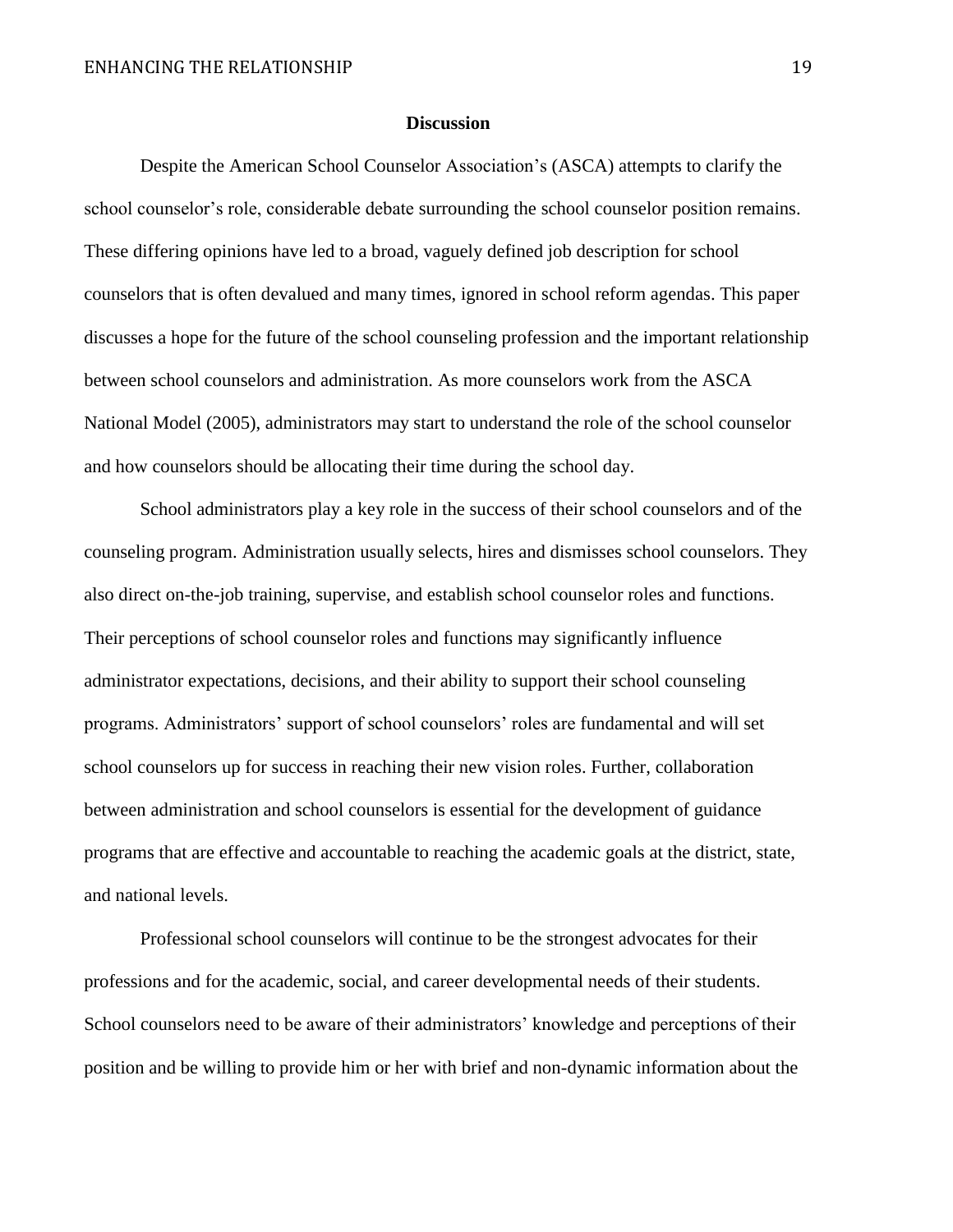school counseling position (Dodson, 2009). This information may aide counselors in advocating for their profession, impact administrations' view and opinion of how counselors should allocate their time and helps to decrease the number of inappropriate tasks assigned to school counselors. However, failing to understand administrators' perceptions and have this conversation could cause a counselor to perform unethically, be assigned inappropriate activities, experience a decrease in pay or even lose his or her position.

Overall, consistent respectful communication focusing on the ASCA National Model (2005) and understanding the perceptions that administrators hold will enhance the counselor's relationship with his or her administration considerably. Thus, creating an environment in which school counselors are valued, understood, and held to the standards set by the American School Counseling Association.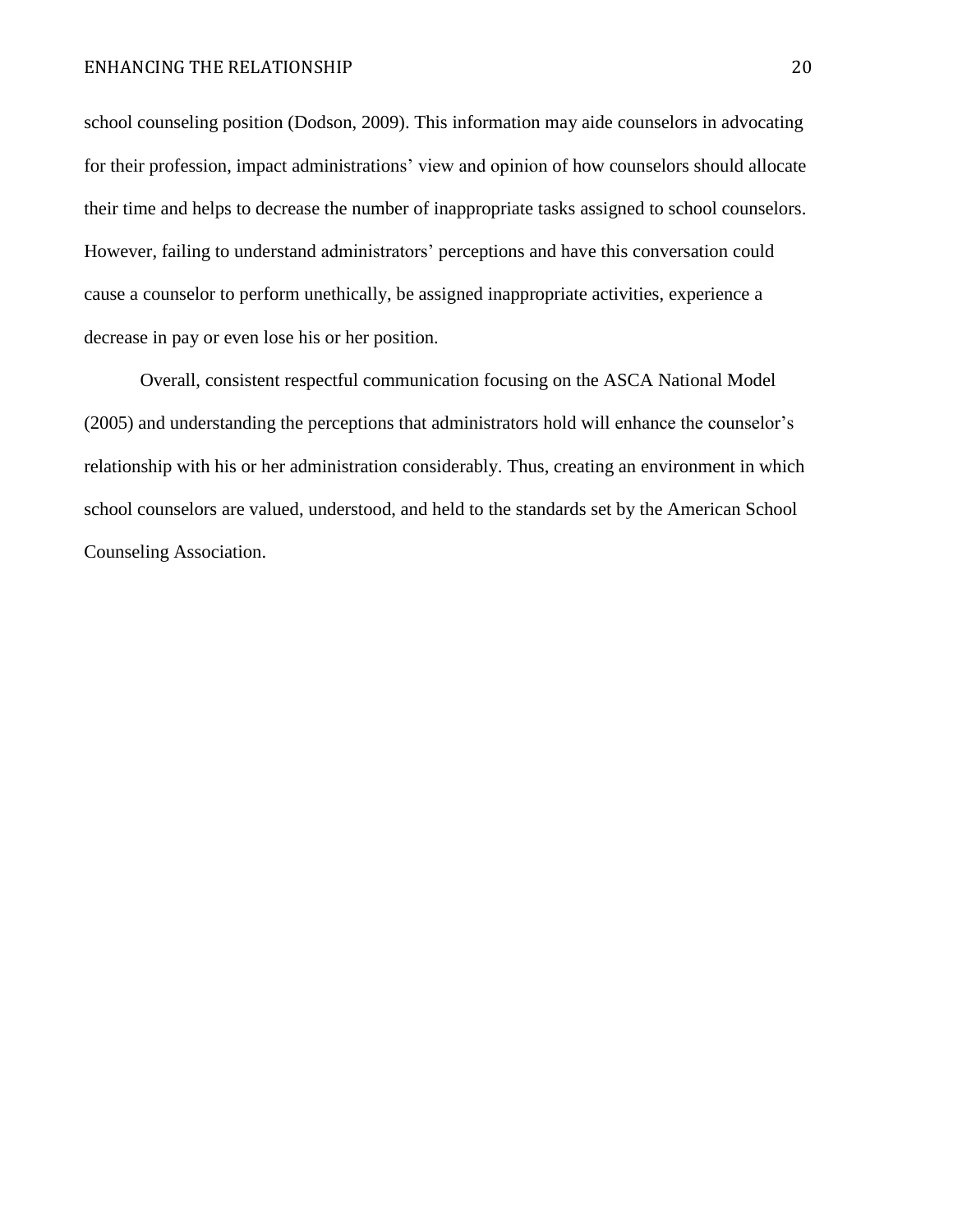### **Reference List**

- Amatea, E. S., & Clark, M. (2005). Changing Schools, Changing Counselors: A Qualitative Study of School Administrators' Conceptions of the School Counselor Role. *Professional School Counseling*, *9*(1), 16-27.
- American School Counselor Association. (2005). The ASCA national model: A framework for school counseling programs. Alexandria, VA: Author.
- Burnham, J. J., & Jackson, C.M. (2000). School counselor roles: Discrepancies between actual practice and existing models. *Professional School Counseling, 4,* 41-50.
- Dahir, C. (2001). The national standards for school counseling programs: Development and implementation. *Professional School Counseling, 4*(5), 320-327.
- Dodson, T. (2009). Advocacy and Impact: A Comparison of Administrators' Perceptions of the High School Counselor Role. *Professional School Counseling*, *12*(6), 480- 487.
- Finkelstein, D. (2009). A closer look at the administration-counselor relationship: a survey of administrations and counselors. *The College Board*.
- Gysbers, N.C. (2001). School guidance and counseling in the  $21<sup>st</sup>$  century: Remember the past into the future. *Professional School Counseling, 5,* 96-105.
- Kirchner, G. L., & Setchfield, M. S. (2005). School Counselors' and School Administrations' Perceptions of the School Counselor's Role. *Education*, *126*(1), 10.